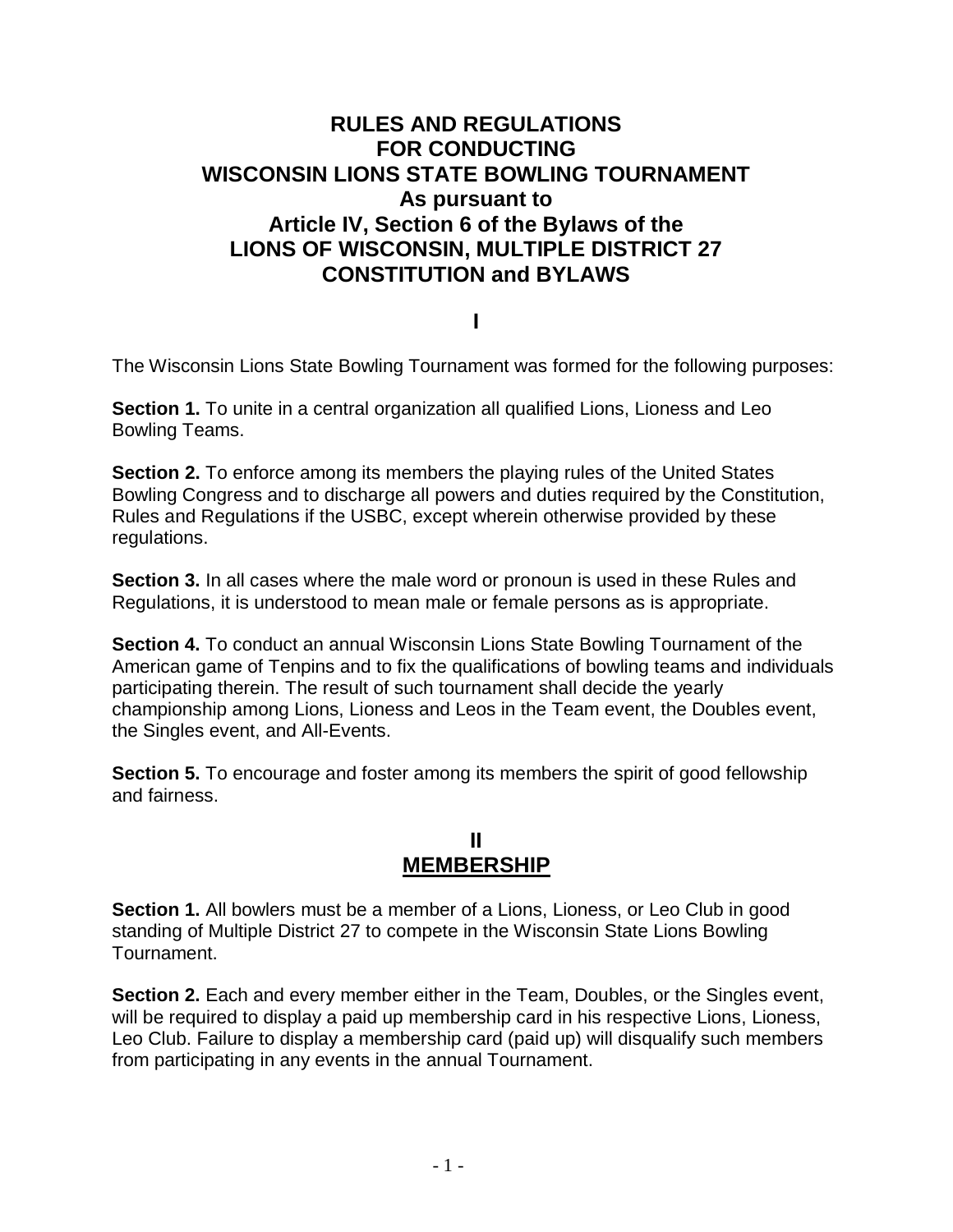#### **III MANAGEMENT**

**Section 1.** The Rules and Regulations relative to the operation and management of the Wisconsin State Lions Bowling Tournament shall be under sole jurisdiction of the Wisconsin State Lions Bowling Committee and it shall enforce all of the objects for which it is organized, also, adopt, amend, or rescind any Rules and Regulations governing the Annual Tournament for its betterment.

#### **IV WISCONSIN STATE LIONS BOWLING COMMITTEE**

In accordance with Article IV, Section 6 of the By-laws of the Constitution and By-laws of "Lions State of Wisconsin", the State Council shall appoint a State Bowling Committee which the committee shall have supervision of the Annual Bowling Tournament and which shall consist of a member from each district for a two-year term, commencing July 1 and ending June 30 for each two-year term. The chairman shall be from the district in which the next tournament will be held. Starting in 1995, the rotation of the Annual Bowling Tournament will be 1995-A1, 1996-B1, 1997-C1, 1998-D1, 1999- E1, 2000-A2, 2001-B2, 2002-C2, 2003-D2, 2004-E2, etc.

**Section 1.** The Secretary-Treasurer of the Wisconsin State Lions Bowling Committee shall be elected by the State Bowling Committee at the committee meeting held during the Multiple District 27 Convention for a term of one year commencing on July 1 next. He shall be a Wisconsin Lion in good standing and he may or may not be a member of the State Bowling Committee.

**Section 2.** The Chairman shall preside at all meetings of the State Bowling Committee and in his absence the members present shall elect one of their number as chairman for that meeting.

**Section 3.** The Secretary shall keep a true record of all proceedings of the meeting in books provided for that purpose. He shall conduct all correspondence of the committee, notifying all members of the meetings to be held at least 15 days prior to the date of the meeting.

**Section 4.** It shall be the duty of the State Bowling Committee and the Secretary to go to the Tournament City to confer with the "Host Club State Bowling Committee of Lions Clubs in the State of Wisconsin" (hereinafter referred to as "Host Club Committee") regarding details for conducting the Annual Tournament, select the lanes on which the Tournament games are to be bowled, and sanction the appointment by the Host Club Committee of a Tournament Chairman, whose duty it will be to operate, manage, and conduct the Annual Tournament under the rules and regulations herein set forth. The Host Club committee shall submit to the State Bowling Committee for final approval a complete breakdown of entry fees into entry charges such as prize fee, bowling fee, and tournament expense.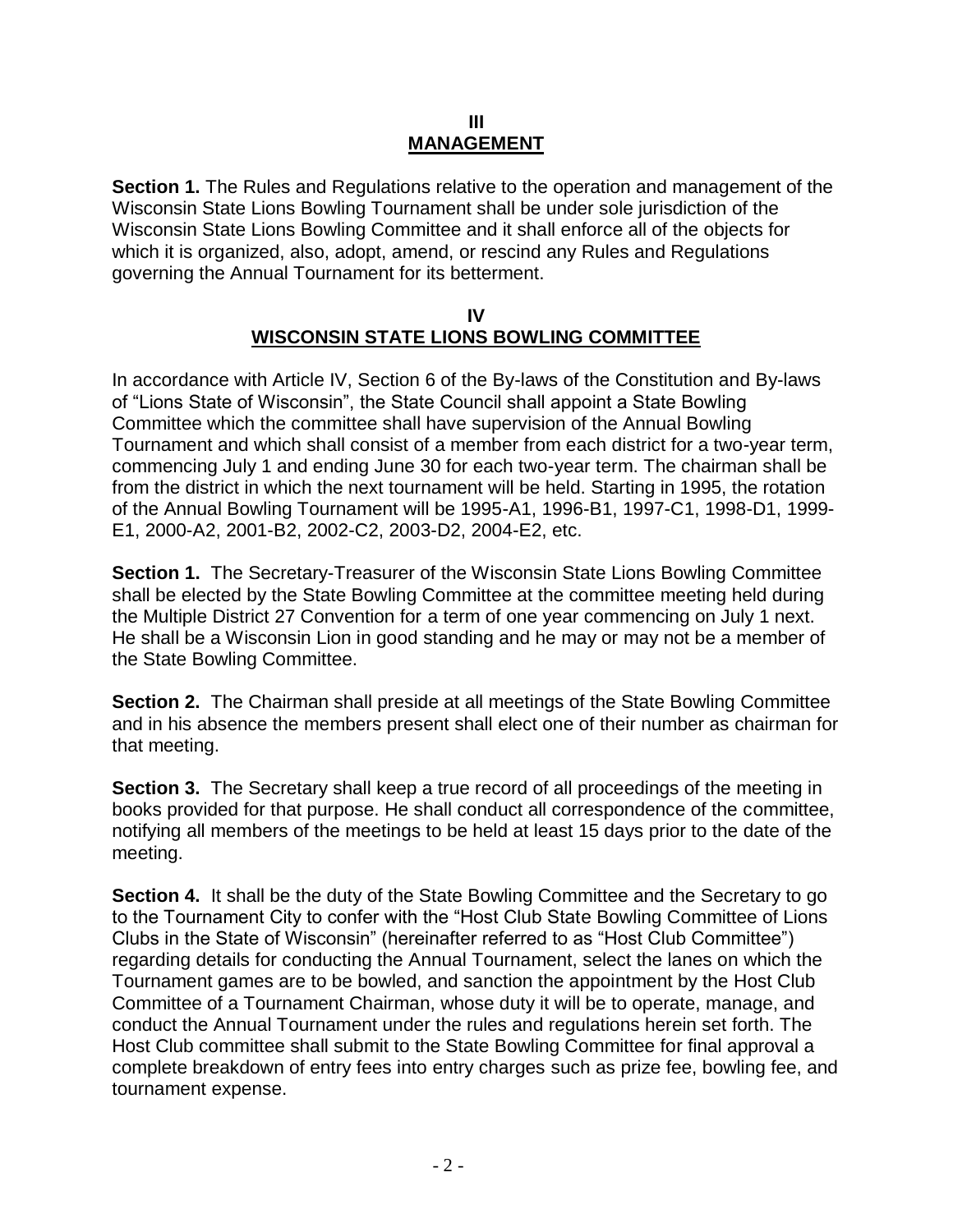**Section 5.** Reasonable administrative, meals, travel, stenographic, and other incidental expenses shall be allowed to the members of the State Bowling Committee and its Secretary out of the Administrative Fund according to the Rules of Audit of Lions International.

**Section 6.** The Treasurer of the State Bowling Committee shall collect and receive the Bowling Committee Administration Fund from the Treasurer of the Host Club Committee and shall disperse the same upon receipts of detailed statements from members of the State Bowling Committee and the Secretary.

**Section 7.** All meetings of the State Bowling Committee shall be on call of the President or Secretary and Roberts Rules of Order shall govern the proceedings.

**Section 8.** The fiscal year shall be the same as that of "Lions State of Wisconsin".

**Section 9.** The Secretary shall approve all disbursements made by the Treasurer.

**Section 10.** These rules and regulations may be amended or repealed by a two-thirds vote of a quorum of the members of the State Bowling Committee, and unless otherwise specified, all changes shall be considered as effective immediately.

### **V FEES**

**Section 1.** The Host Lions Club(s) managing the State Bowling Tournament may charge no more than two dollars (\$2.00) per man per event for Administration expenses of the State Bowling Committee which funds so collected shall be paid to the Treasurer of the State Bowling Committee on the opening day of the Tournament and all additional State Bowling Committee Administration fees collected shall be paid to the State Bowling Committee Treasurer at or before the State Bowling Committee meeting held during the Multiple District 27 convention. The books and accounts of the State Bowling Committee shall be audited annually by the State Council.

### **VI LOCATION OF TOURNAMENT**

**Section 1.** The location of the lanes used for the Annual Tournament shall be recommended by the "Host Club Committee" in the City to which the Tournament was awarded, and shall be approved by the State Bowling Committee and its Secretary.

**Section 2.** If two bowling centers are utilized to host the tournament, all singles and doubles must be bowled at one bowling center and team in the other bowling center. In the event the two bowling centers have a different number of lanes, the bowling center with the largest number of lanes must be used for the singles and doubles events.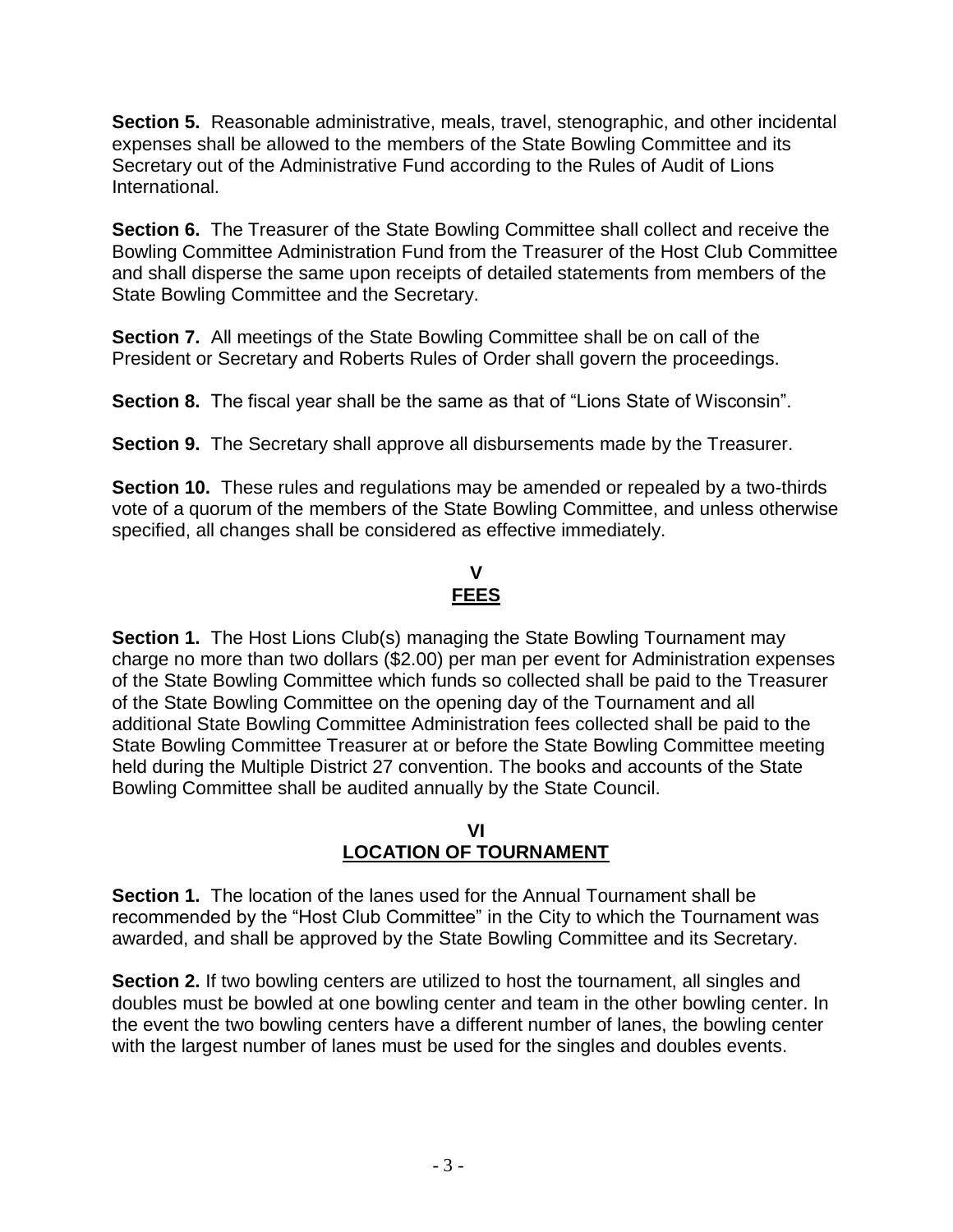### **VII ENTRIES**

**Section 1.** All reserved entries for the State Bowling Tournament shall be closed at least thirty (30) days prior to the opening date of such Tournament and entries sent by mail, in order to receive consideration, must be postmarked prior to the time set for reserved entry. Entries may be received on a "first come first served" basis throughout the Tournament and will close at the end of the Tournament depending on lane availability. No entries shall be accepted unless the full amount of the entrance fee shall accompany the same. All teams will be 4 person teams, along with doubles and singles.

### **VIII ENTRY LIMIT**

**Section 1.** In the event a bowler bowls more than once in any event, any individual prizes shall be determined by using the bowler's first score in each event.

### **IX ELIGIBILITY AND ENTRY FEES**

**Section 1.** All Lions, Lioness and Leos of the State of Wisconsin, who are members in good standing, are eligible to enter all of the events of the State Tournament upon the payment of the regular entry fees, they being the Team event, Doubles event and Singles event.

**Section 2.** Entry fees are divided into (1) Prize money; (2) Bowling fee; (3) Host Club(s) Administration, and (4) State Bowling Committee Administration Fees must be approved at the winter meeting.

**Section 3.** Any or all bowling fees charged by the Proprietor, upon whose lanes the Tournament is conducted, shall be paid out of the entry fees.

**Section 4.** Under no circumstances, after entries have been received and filed by the Secretary shall fees for same be refunded.

#### **X HANDICAP RULES AND DISTRIBUTION OF PRIZE MONEY**

**Section 1.** The Annual Tournament of the Lions State Bowling Tournament shall be conducted on a handicap basis. Each bowler shall receive a handicap of seventy-five percent (75%) of the difference between his average and two hundred twenty pins in each event entered. The handicap allowed shall be taken from the United States Bowling Congress handicap manual.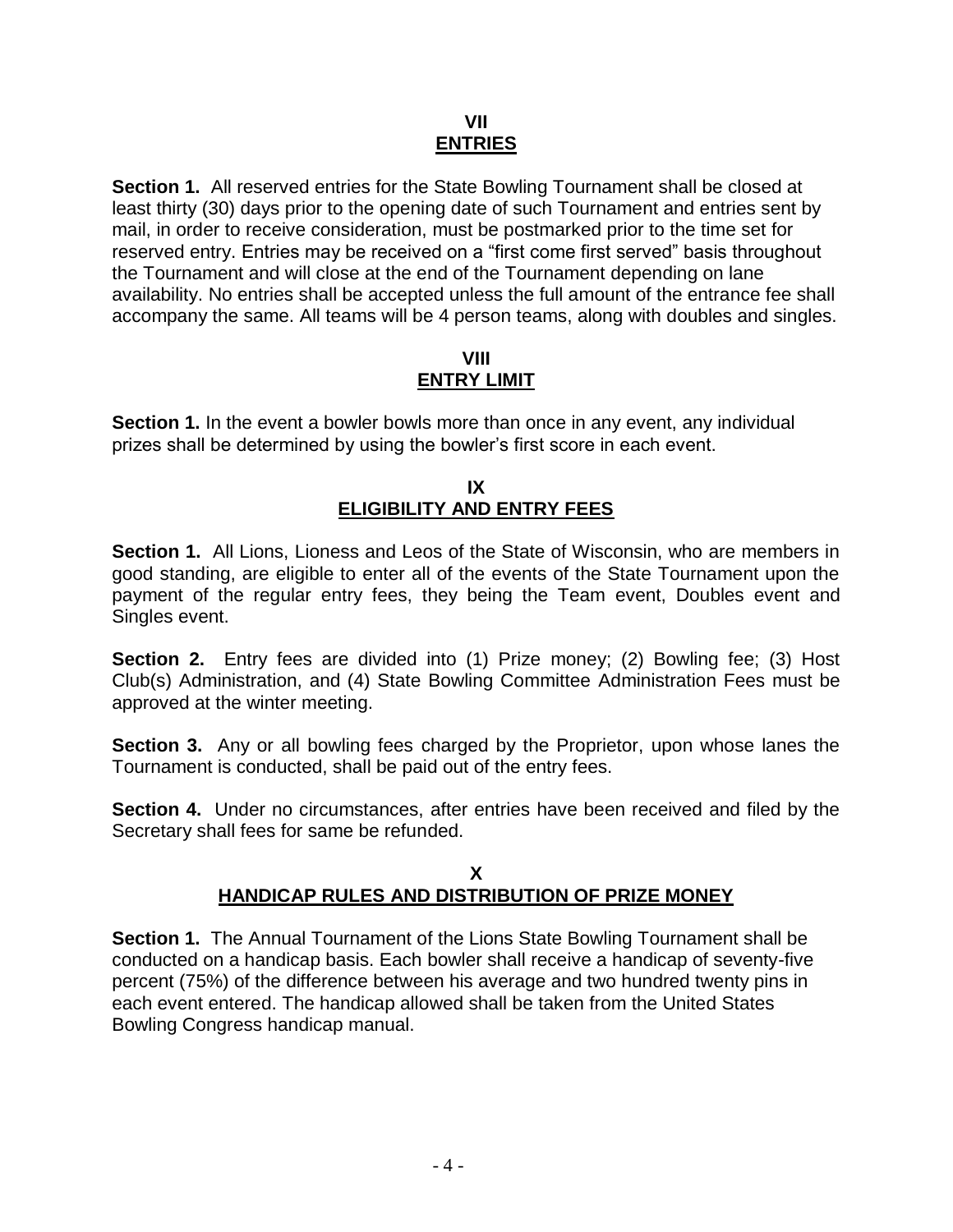**Section 2.** Each bowler shall use his previous year's average. This shall be his highest average attained in any league he bowls. The average shall be certified by the team captain. Any falsification on the entry blank will be reported to the United States Bowling Congress to be dealt with according to its rules and regulations. A minimum of twentyone games must have been bowled to establish an average. If a bowler did not bowl the previous year, his current year's average, provided he has bowled twenty-one games, may be used. If he cannot meet the foregoing requirement and he established an average within the past three years (not including the current year), he must use that average. If he has no sanctioned average and has bowled in the Lions State Bowling Tournament in the past, with a minimum of 9 games, he shall use the Lions State Tournament average. If he cannot meet the requirements, male bowlers will be required to use an average 150 pins and female bowlers will be required to use an average of 125 pins. Multiple participation is allowed per USBC rule 315.

**Section 3.** One hundred percent of all prize money shall be paid back in the event entered on a handicap basis. Prize money must be paid on a "one in seven" basis, with no check issued for less than five dollars (\$5.00). The champions in each event shall be declared by actual pin fall plus the handicap and shall receive an appropriate trophy. (Team event-4; Doubles event-2; Singles event-1; and All-events-1.) The All-events winner shall be determined by actual (scratch) pin fall.

Prize money may be paid for "All Events", but must be paid from a separate fund collected at registration from any bowler wishing to participate. How the prize money is distributed, is up to the host club. If an "All Events" prize is to be awarded, a separate sheet explaining how it would work will be sent out along with the "Entry form" to each club.

**Section 4.** A final prize list giving the names of bowlers, their scores, and their prize money shall be submitted to the State Bowling Committee no later than the meeting held during the Multiple District 27 Convention.

**Section 5.** The Host Club Committee shall check the first three place winners in the Team, Doubles and Singles events to determine that the bowlers on said winning teams were Lions in good standing in their particular Club as represented at the time said event took place.

**Section 6.** All trophies won at any State Tournament shall be awarded to winners at the next succeeding State Convention.

**Section 7.** All prize money checks must be mailed to or presented to the winners or to the secretaries of the winners clubs within 30 days of the closing of the tournament.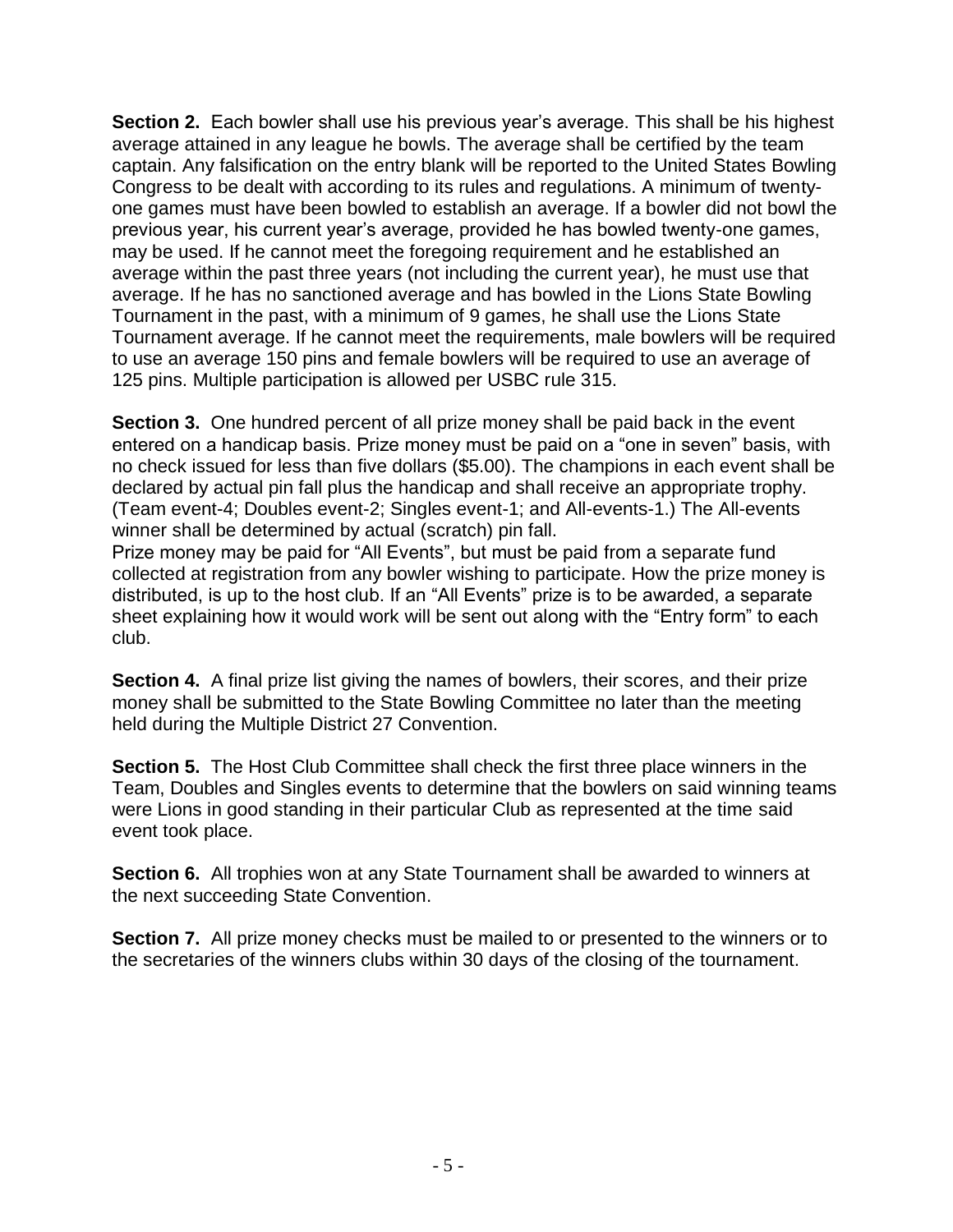### **XI ORGANIZATION OF LOCAL TOURNAMENT COMMITTEE**

**Section 1.** The Host Club President in the city which was awarded the State Lions Bowling Tournament shall appoint a Host Club Committee, which is to cooperate with the State Bowling Committee in arranging plans and boost entries for the Tournament in said city.

**Section 2.** The selection of the Host Club Committee is to be made from members in the Host Club by the President of the Host Club, after the State Convention and before August  $1<sup>st</sup>$ , prior to the holding of the Tournament. This committee shall hold regular meetings to discuss plans and make reports of progress.

**Section 3.** The Host Club Committee shall transact all such business in connection with Tournament as may be required of them to properly conduct the State Bowling Tournament and as prescribed by the State Bowling Committee.

**Section 4.** Further, it shall be the duty of the Host Club Committee to solicit all entries, and it is their privilege to sell advertising space in the official schedule. It is the duty of the Host Club to have charge of the reception, and entertainment of visiting Lion bowlers.

### **XII FINANCIAL STATEMENT**

**Section 1.** When the Annual Tournament is completed and all bills covering expenses in conducting said tournament are paid by the Host Committee, the Treasurer of said Host Committee shall furnish the USBC and the Women's International Bowling Congress and the State Lions Bowling Committee with a copy of a report showing all receipts and disbursements in connection with conducting the Tournament. All Host Committee surplus cash remaining shall be the property of the Host Club(s).

### **XIII LOCAL COMMITTEES AND THEIR DUTIES**

## **General Chairman**

**Section 1.** The General Chairman shall be some person who has had some experience in the bowling game, also one who may have some knowledge of conducting the bowling tournaments. He shall preside at all meetings of the Host Committee and shall appoint such other sub-committees as may be necessary. He shall be an ex-officio member of all local committees. Following are suggested committees and committee responsibilities.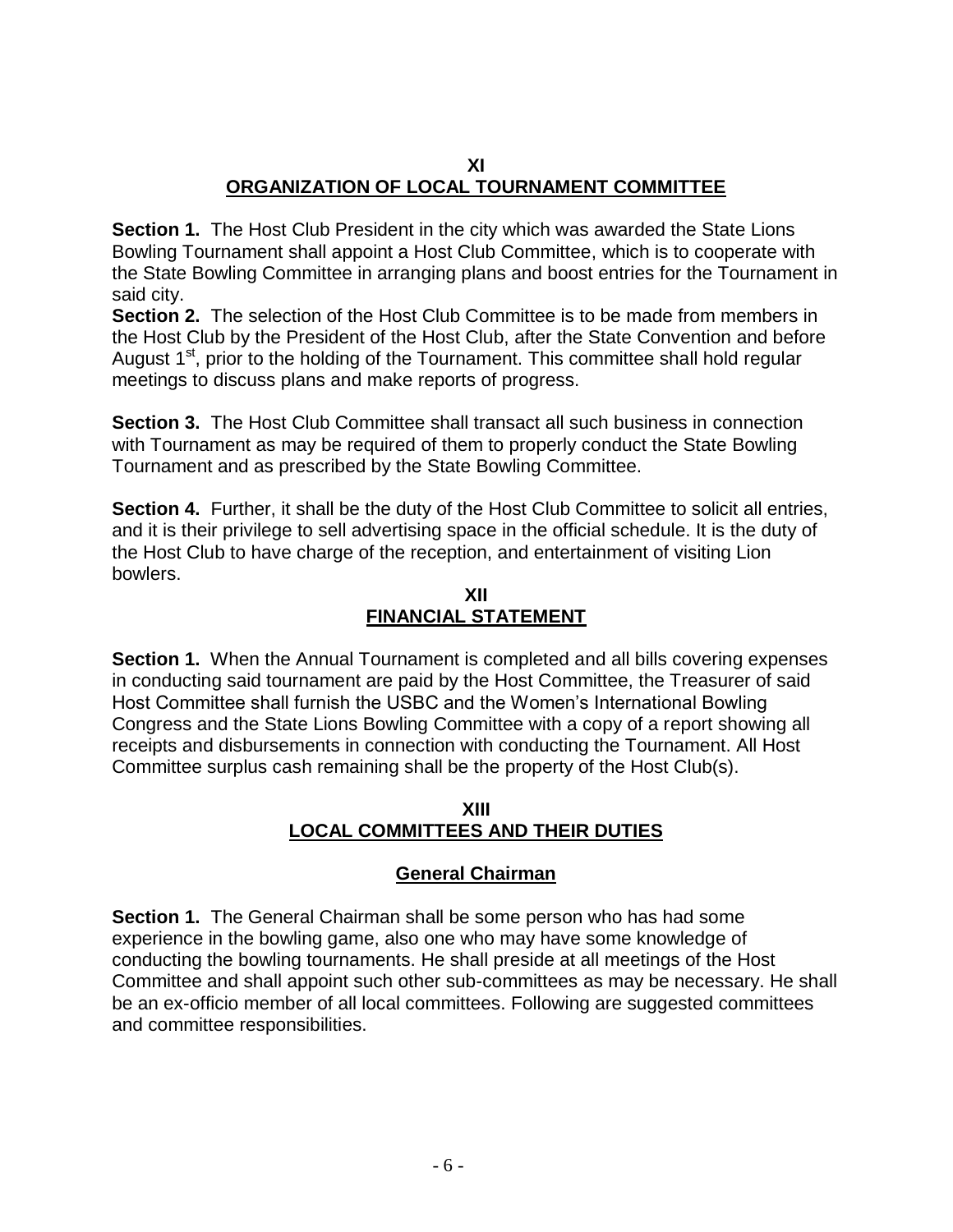### **Entry Committee**

**Section 1.** The Chairman of the Host Club Committee, together with his associate members, shall solicit all entries for the Tournament in the Team, Doubles or Singles event, also collect fees for same. It shall be their duty to have the entry blanks properly filled out and marked as to time of schedule in the different events. The Chairman of said committee is required to deposit with the Treasurer of the Host Club Committee all fees.

### **Schedule Committee**

**Section 1.** It shall be the duty of the Chairman of the Schedule Committee and his assistants to solicit and sell any and all advertising space in the Official Schedule, also collect all monies in payment for same. Further, it shall be their duty to determine the rates to be charged for such advertising. All monies collected for advertising, with detailed statement for same, must be deposited with the Treasurer of the Host Club Committee.

### **Hotel Accommodations Committee**

**Section 1.** The duty of the Hotel Accommodations Committee shall be to inform each Lions Club of the hotel and motel accommodations in the Host City, together with the rates, if possible, quoted by such hotels and motels.

### **Reception Committee**

**Section 1.** It shall be the duty of the Reception Committee to meet, extend greeting and welcome to the visiting Lion bowlers upon their arrival in the Tournament city. It is suggested that the Reception Committee cooperate with the Hotel Accommodations Committee in order to accomplish their duty.

### **Entertainment Committee**

**Section 1.** The duty of the Entertainment Committee shall be to furnish any and all entertainment that may be available to make the visit of the Lion bowlers while attending the Tournament an enjoyable one. Further, it is suggested, that a Ladies committee be appointed in order that they may help entertain the wives of Lion bowlers who may accompany their husbands.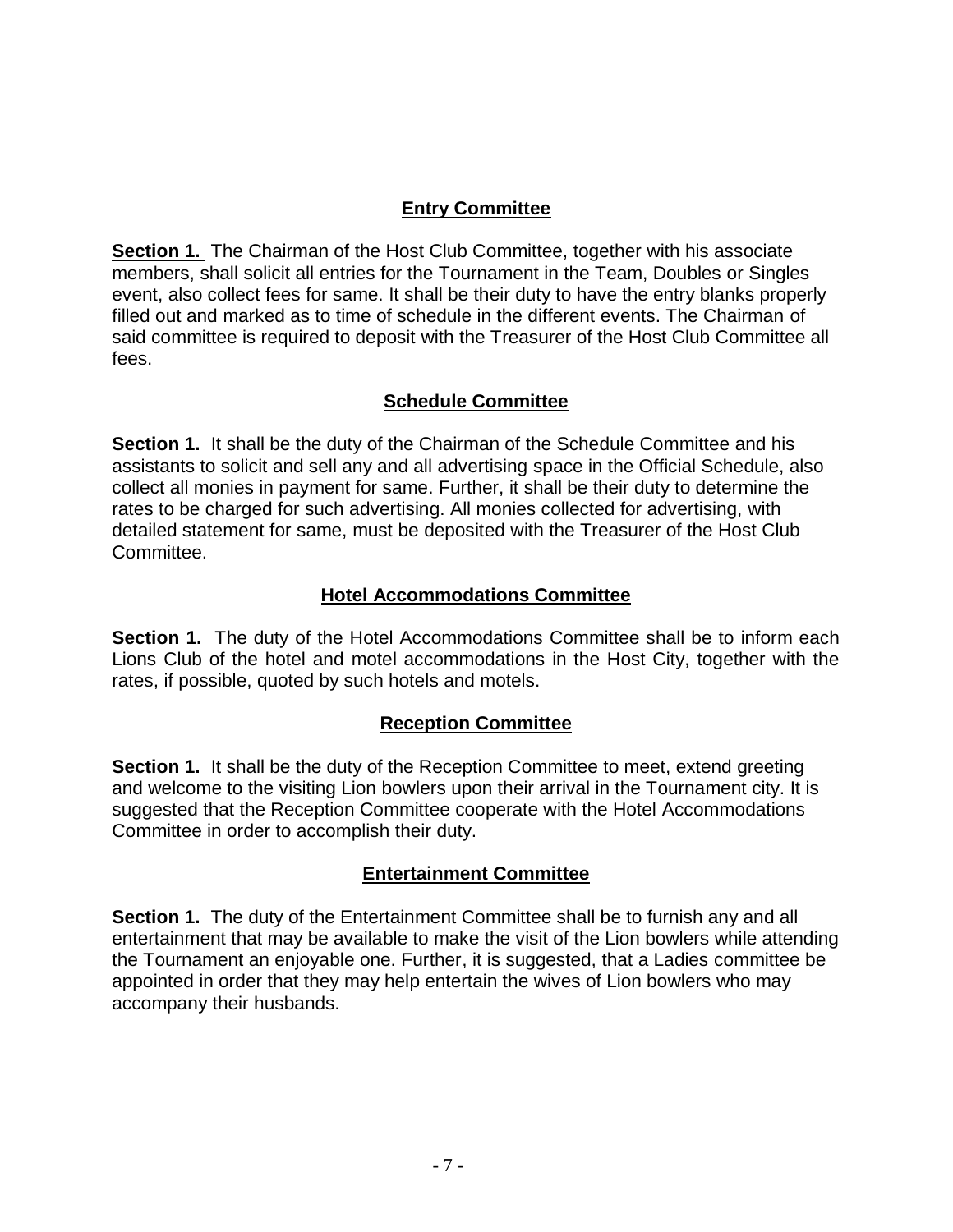## **Tournament and Lanes Committee**

**Section 1.** The Tournament and Lanes Committee shall be present and active at the lanes where the tournament is being held during the progress of the event. It shall be their duty to aid the Tournament General Chairman is the clerical work, such as preparing score sheets, checking score sheets and cards, scoring tournament games, and other work that may be necessary, also direct and help Lion bowlers in their needs at the lanes. It is suggested that the Tournament General Chairman be made Chairman of this committee.

### **Secretary**

**Section 1.** The Secretary shall act as Secretary at all meetings held by the Host Club Committee. He shall keep a correct record of all proceedings at such meetings.

### **Treasurer**

**Section 1.** The Treasurer shall collect all monies paid to this committee. Monies should be deposited with some reputable local bank. He shall issue all warrants to pay bills encumbered and as authorized by the committee. All bills in connection with the Tournament shall be paid within five (5) days after the close of same.

### **Associate Members of Committee**

**Section 1.** The Chairman of the different committees shall name as many assistants to their Committee as they may require in properly fulfilling the duties of such committees.

#### **XIV THE SCHEDULE**

**Section 1.** The Host Club shall prepare a schedule of the various events, including the time and individuals participating, and shall include in such schedule a map of the business district area showing the location of the bowling lanes, hotels and motels, a financial statement showing the number of entries in each event, prize money, administrative expenses, and operating expenses. This schedule shall also include winners in each event for each year starting in 1952 and should have the number of the annual tournament on the front page of the schedule. The number of the annual tournament should also be prominently printed on the entry blank. The Host Committee shall send sufficient copies of the schedule and prize list after they have been printed to the Secretary for each member of the Committee, including the Secretary.